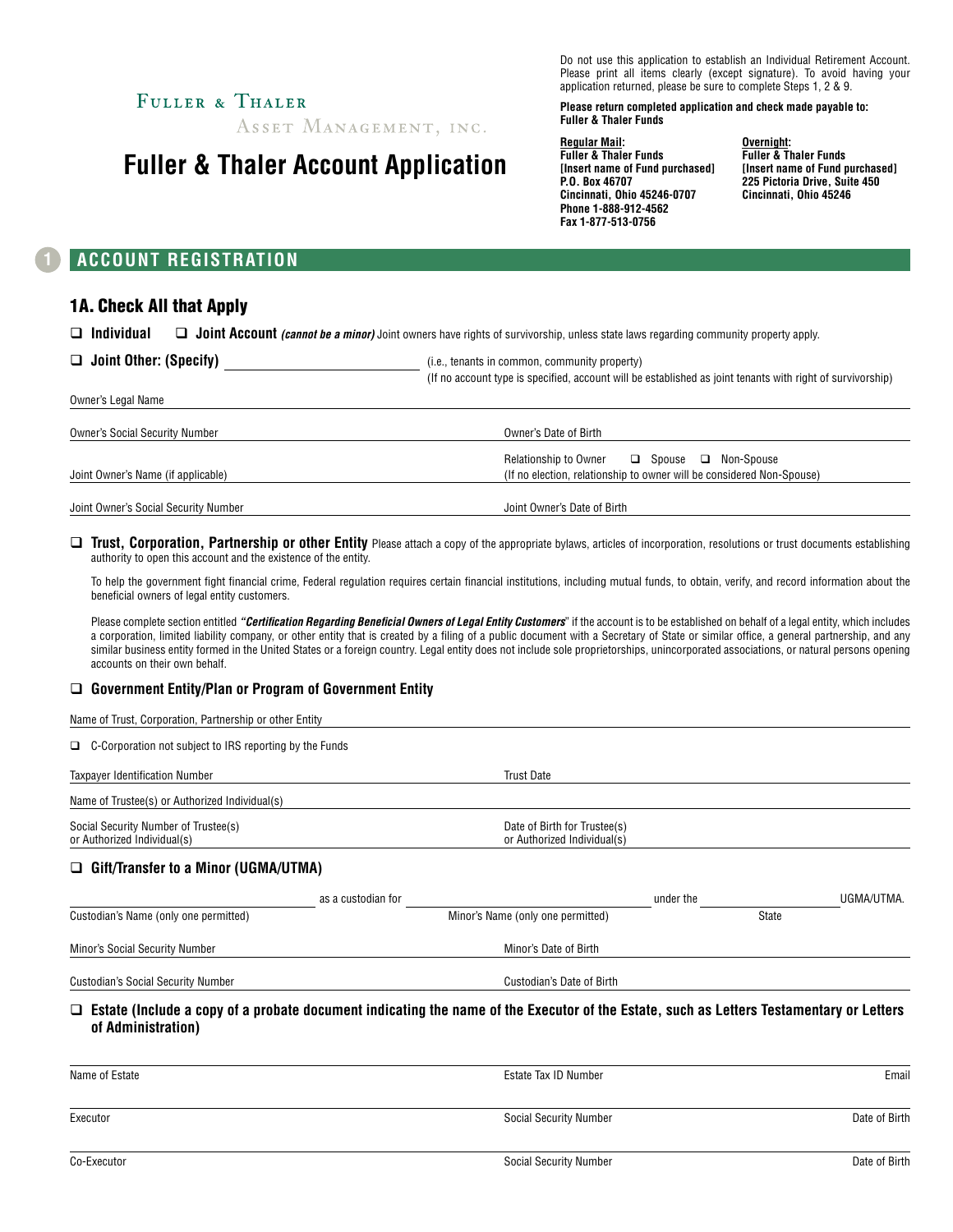### 1B. Mailing Address and Telephone Number

| Number and Street or P.O. Box |            | City           | <b>State</b> | --<br>$\angle$ ID |
|-------------------------------|------------|----------------|--------------|-------------------|
| Telephone Number              | Fax Number | ™-mail Address |              |                   |

### 1C. Legal Address (Physical Address) Only needed if different from mailing address. No P.O. Boxes.

| 'um،<br>and<br>Street | . | σιαισ<br>___ | $\angle$ ID |  |
|-----------------------|---|--------------|-------------|--|
|                       |   |              |             |  |

# **2 INITIAL INVESTMENT**

Indicate the amount and enclose a check for the amount of your investment.

The Funds do not accept cash, drafts, "starter" checks, traveler's checks, credit card checks, third party checks, post-dated checks, non-U.S. financial institution checks, cashier's checks under \$10,000 or money orders. Wire can be used for initial funding, Please call for instructions. ACH cannot be used for the initial purchase.

| Fuller & Thaler Behavioral Small-Cap Equity Fund - A Shares (\$1,000 minimum)                       |  |
|-----------------------------------------------------------------------------------------------------|--|
| <b>Fuller &amp; Thaler Behavioral Small-Cap Equity Fund - C Shares (\$1,000 minimum)</b>            |  |
| Fuller & Thaler Behavioral Small-Cap Equity Fund - Investor Shares (\$1,000 minimum)                |  |
| Fuller & Thaler Behavioral Small-Cap Equity Fund - Institutional Shares (\$100,000 minimum) \$      |  |
| <b>Fuller &amp; Thaler Behavioral Small-Cap Equity Fund - R6 Shares (\$1,000,000 minimum)</b>       |  |
| <b>Fuller &amp; Thaler Behavioral Small-Cap Growth Fund - A Shares (\$1,000 minimum)</b>            |  |
| <b>Fuller &amp; Thaler Behavioral Small-Cap Growth Fund - C Shares (\$1,000 minimum)</b>            |  |
| Fuller & Thaler Behavioral Small-Cap Growth Fund - Investor Shares (\$1,000 minimum)                |  |
| Fuller & Thaler Behavioral Small-Cap Growth Fund - Institutional Shares (\$100,000 minimum) \$      |  |
| Fuller & Thaler Behavioral Small-Cap Growth Fund - R6 Shares (\$1.000.000 minimum)                  |  |
| Fuller & Thaler Behavioral Mid-Cap Value Fund - A Shares (\$1,000 minimum)                          |  |
| Fuller & Thaler Behavioral Mid-Cap Value Fund - C Shares (\$1,000 minimum)                          |  |
| Fuller & Thaler Behavioral Mid-Cap Value Fund - Investor Shares (\$1,000 minimum)                   |  |
| Fuller & Thaler Behavioral Mid-Cap Value Fund - Institutional Shares (\$100,000 minimum)            |  |
| Fuller & Thaler Behavioral Mid-Cap Value Fund - R6 Shares (\$1,000,000 minimum)                     |  |
| Fuller & Thaler Behavioral Unconstrained Equity Fund - A Shares(\$1,000 minimum)                    |  |
| Fuller & Thaler Behavioral Unconstrained Equity Fund - C Shares (\$1,000 minimum)                   |  |
| Fuller & Thaler Behavioral Unconstrained Equity Fund - Institutional Shares (\$100,000 minimum)     |  |
| Fuller & Thaler Behavioral Unconstrained Equity Fund - R6 Shares (\$1,000,000 minimum)              |  |
| Fuller & Thaler Behavioral Small-Mid Core Equity Fund - A Shares (\$1,000 minimum)                  |  |
| Fuller & Thaler Behavioral Small-Mid Core Equity Fund - Institutional Shares (\$100,000 minimum) \$ |  |
| Fuller & Thaler Behavioral Micro-Cap Equity Fund - Institutional Shares (\$100,000 minimum)         |  |

## **3 REDEMPTION AND DISTRIBUTION OPTIONS**

Your dividends and capital gains will be automatically reinvested into your account unless you indicate otherwise below.

|                      | <b>Distribution Method</b> |    | <b>Payment Method</b> |  |       |  |
|----------------------|----------------------------|----|-----------------------|--|-------|--|
|                      | Cash*<br>Reinvest          |    | ACH**                 |  | Check |  |
| <b>Capital Gains</b> |                            | or |                       |  | nr    |  |
| <b>Dividends</b>     |                            | or |                       |  | nr    |  |

*\* Must choose a payment method*

*\*\* Automated Clearing House sent to bank account listed in Step 8*

### **4 COST BASIS SELECTION**

Cost basis calculation method for all accounts established by this application:

**Amount**

- q **Average Cost (Default method, if not specified)**
- q **First-In, First-Out (FIFO)\***
- q **Last-In, First-Out (LIFO)\***
- q **Highest-Cost, First-Out (HIFO)\***
- q **Specific Share Identification \*\***
- *\* If you have any questions, please contact our shareholder services group at 1-888-912-4562 for assistance.*
- *\*\* If Specific Share Identification is selected and no instruction is provided as to which shares should be redeemed, First-In, First-Out (FIFO) will be used.*

### **5 TELEPHONE PRIVILEGES**

As a shareholder, you will automatically have access to your accounts via our automated telephone services unless you specifically decline from them below.

 $\Box$  I DO NOT want any telephone transaction privileges.

### **6 DUPLICATE STATEMENTS AND CONFIRMATIONS**

Please send duplicate statements and confirmations to an address other than that listed in Step 1B (optional):

| Name                          | Company Name |              |                  |
|-------------------------------|--------------|--------------|------------------|
| . Box<br>Street Address or P. | City         | <b>State</b> | -<br>$\angle$ ip |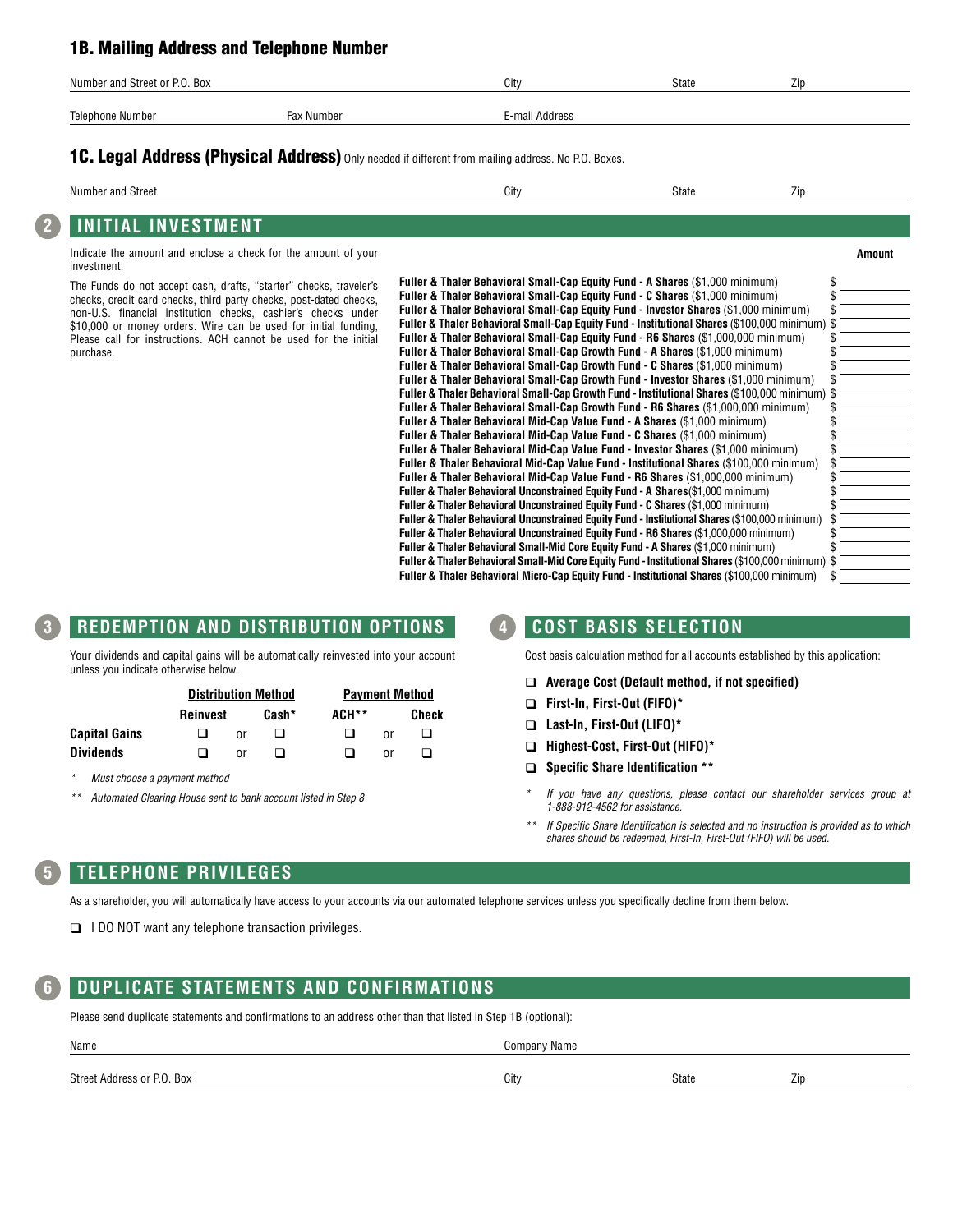### 7A. Purchase Options

#### **Automatic Investment Plan\*** q **Yes** q **No**

*Permits you to automatically invest in your Fund account through your bank account (you must complete Step 8.) Please indicate the amount and interval (quarterly or monthly on the 15th and/or the last day of each month.) Minimum requirement of \$50 for each investment.* 

#### **Please make my automatic investment on:**

 $\Box$  Desired date

*If the chosen date falls on a holiday or weekend, the deduction from your checking or savings account will occur on the business day before.*

#### **Frequency**

| $\Box$ Monthly   | Beginning in the month of |  |
|------------------|---------------------------|--|
| $\Box$ Quarterly |                           |  |

#### **Systematic Withdrawal Plan** q **Yes** q **No**

*Permits you to systematically withdraw from your Fund account with an aggregate value of at least \$10,000. Withdrawals must be \$100 minimum and can be made on a monthly or quarterly basis.*

#### **Frequency**

Quarterly

**Q** Monthly **Beginning in the month of** 

| Fund                                                                                   | Amount |
|----------------------------------------------------------------------------------------|--------|
| Fuller & Thaler Behavioral Small-Cap Equity Fund - A Shares                            | \$     |
| Fuller & Thaler Behavioral Small-Cap Equity Fund - C Shares                            | \$     |
| Fuller & Thaler Behavioral Small-Cap Equity Fund - Investor Shares                     | \$     |
| Fuller & Thaler Behavioral Small-Cap Equity Fund - Institutional Shares \$             |        |
| Fuller & Thaler Behavioral Small-Cap Equity Fund - R6 Shares                           | \$     |
| Fuller & Thaler Behavioral Small-Cap Growth Fund - A Shares                            | \$     |
| Fuller & Thaler Behavioral Small-Cap Growth Fund - C Shares                            | \$     |
| Fuller & Thaler Behavioral Small-Cap Growth Fund - Investor Shares \$                  |        |
| Fuller & Thaler Behavioral Small-Cap Growth Fund - Institutional Shares \$             |        |
| Fuller & Thaler Behavioral Small-Cap Growth Fund - R6 Shares                           | \$     |
| Fuller & Thaler Behavioral Mid-Cap Value Fund - A Shares                               | \$     |
| Fuller & Thaler Behavioral Mid-Cap Value Fund - C Shares                               | \$     |
| Fuller & Thaler Behavioral Mid-Cap Value Fund - Investor Shares                        | \$     |
| Fuller & Thaler Behavioral Mid-Cap Value Fund - Institutional Shares                   | \$     |
| Fuller & Thaler Behavioral Mid-Cap Value Fund - R6 Shares                              | \$     |
| Fuller & Thaler Behavioral Unconstrained Equity Fund - A Shares                        | \$     |
| Fuller & Thaler Behavioral Unconstrained Equity Fund - C Shares                        | \$     |
| Fuller & Thaler Behavioral Unconstrained Equity Fund -<br><b>Institutional Shares</b>  | \$     |
| Fuller & Thaler Behavioral Unconstrained Equity Fund - R6 Shares                       | \$     |
| Fuller & Thaler Behavioral Small-Mid Core Equity Fund - A Shares                       | \$     |
| Fuller & Thaler Behavioral Small-Mid Core Equity Fund -<br><b>Institutional Shares</b> | \$     |
| Fuller & Thaler Behavioral Micro-Cap Equity Fund –                                     |        |

Institutional Shares **\$** 

*\* This plan involves continuous investment, regardless of share price levels, and does not assure a profit or protect against a loss in declining markets.*

### 7B. Redemption Option

**By Electronic Transfer** 

*(to your bank account)*

q **Yes** q **Decline**

0123

\$

If yes, you must complete bank information in Step 8 and select method of transfer.

**Date** 

- q **ACH (Automated Clearing House)** (\$100 minimum)
- **Q WIRE** (\$1,000 minimum)

### **8 ELECTRONIC FUNDS TRANSFER INSTRUCTIONS**

**This is a:** q **checking account** q **savings account**

*By providing banking instructions below and signing Step 9, I authorize credits/debits to/from this bank account in conjunction with the account options selected. I understand for the*  selected options involving wire transactions, my bank may charge me wire fees. I agree that the Fund(s) and its agents may make additional attempts to debit/credit my account if the initial attempt fails and that I will be liable for any associated costs. All account options selected shall become part of the terms, representations and conditions of this application. At *least one name on the bank account must match a named shareholder.*

| Name of<br><b>Bank Account Owner</b> | Jane Smith<br>1245 Main Street  |
|--------------------------------------|---------------------------------|
| Name of                              | Anywhere, US 12345              |
| Co-Bank Account Owner                |                                 |
| <b>Bank Name</b>                     |                                 |
| <b>Bank Address</b>                  | For                             |
|                                      | 0123<br>123456789<br>1234567890 |
| Account #                            |                                 |
| Routing $#$                          | Routing #<br>Account#           |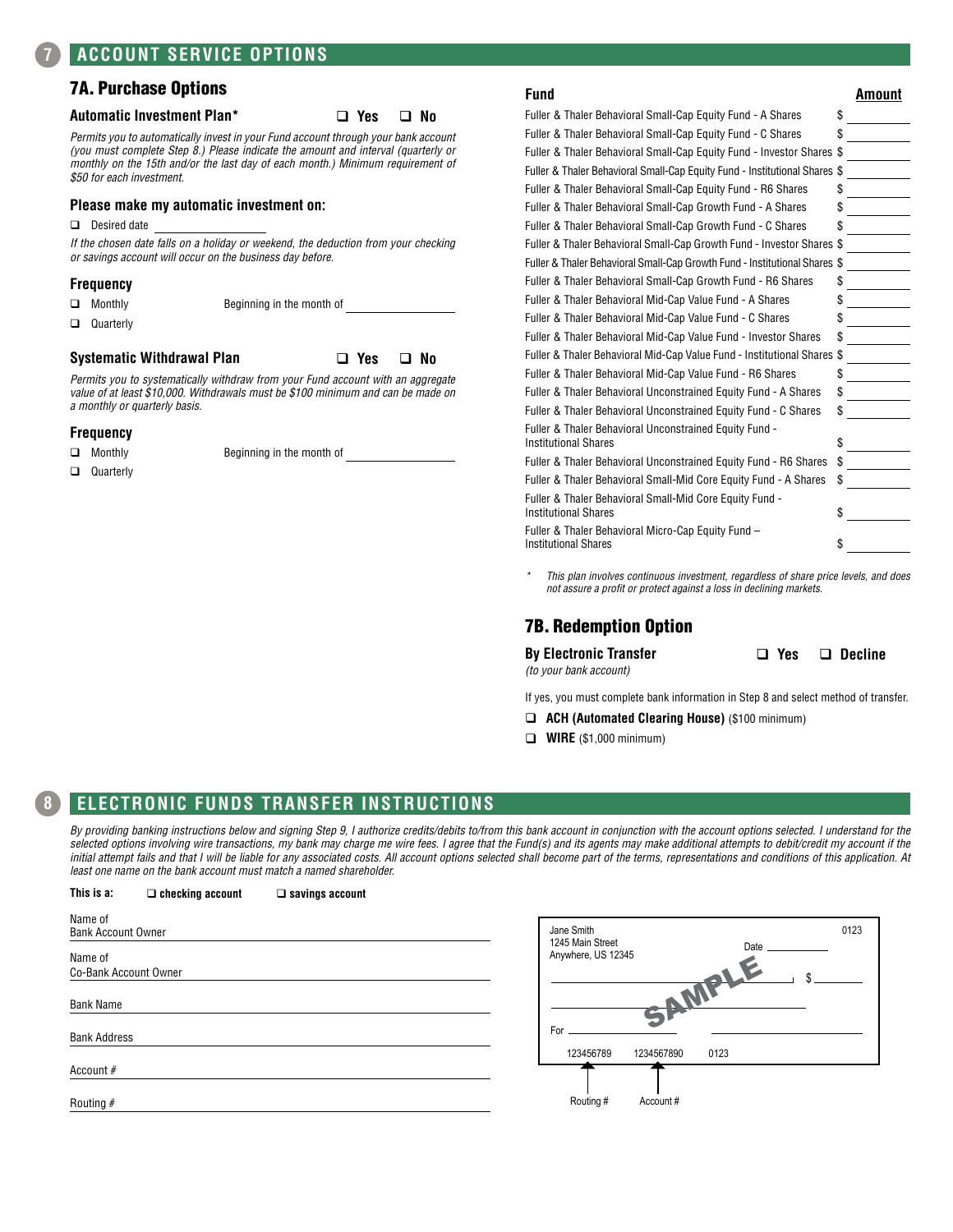### **9 SIGNATURES AND CERTIFICATIONS**

#### **By signing below, I certify that:**

- I have received and read the current prospectus of the Fuller & Thaler Behavioral Small-Cap Equity Fund, the Fuller & Thaler Behavioral Small-Cap Growth Fund, the Fuller & Thaler Behavioral Mid-Cap Value Fund, the Fuller & Thaler Behavioral Unconstrained Equity Fund, the Fuller & Thaler Behavioral Small-Mid Core Equity Fund and the Fuller & Thaler Behavioral Micro-Cap Equity Fund, as applicable, (the "Fund Company") in which I am investing. I certify that I have the authority and legal capacity to make this purchase in this account, and that I am of legal age in my state of residence.
- I authorize the Fund Company and its agents to act upon instructions (by phone, in writing or other means) believed to be genuine and in accordance with procedures described in the prospectus for this account or any account into which transfers are made. I authorize the registered representative assigned to my account to have access to my account and to act on my behalf with respect to my account. I agree that neither the Fund Company nor any of its agents will be liable for any loss, cost or expense for acting on such instructions.
- The Fund Company can redeem shares from my account(s) to reimburse for any loss due to non-payment or other indebtedness.
- I understand that my property may be transferred to the appropriate state if no activity occurs in the account within the time period specified by state law. This process is governed by the escheatment laws of your state.

#### **Under penalty of perjury, I certify that:**

- 1. I am a U.S. person (including a U.S. resident alien) as defined on IRS Form W-9.
- 2. The Social Security Number or Taxpayer Identification Number shown on this application is correct.
- 3. I am not subject to backup withholding because: (a) I am exempt from backup withholding; or (b) I have not been notified by the Internal Revenue Service (IRS) that I am subject to backup withholding as a result of a failure to report all interest or dividends.

#### **Cross out Item 3 if you have been notified by the IRS that you are currently subject to backup withholding.**

**The Internal Revenue Service does not require your consent to any provision of this document other than the certifications required to avoid backup withholding.**

| <b>Each Account Owner Must Sign Here</b>                        |      |
|-----------------------------------------------------------------|------|
| Signature of Owner, Trustee, Custodian or Authorized Individual | Date |
| Signature of Joint Owner, Co-Trustee or Authorized Individual   | Date |

Fund Shares are not deposits or obligations of, or guaranteed or endorsed by, any financial institution and are not federally insured by the Federal Deposit Insurance Corporation, **the Federal Reserve Board or any other agency.**

#### **IMPORTANT INFORMATION ABOUT PROCEDURES FOR OPENING A NEW ACCOUNT**

**To help the government fight the funding of terrorism and money laundering activities, Federal law requires all financial institutions to obtain, verify and record information that identifies each person who opens an account. What this means for you: When you open an account, we will ask for your name, address, date of birth, and other information that will allow us to identify you. We may also ask to see your driver's license or other identifying documents. Please remember that any documents or information we gather in the verification process will be maintained in a confidential manner.**

### **10 INVESTMENT BROKER/DEALER**

**Important:** To be completed by broker/dealer representative (broker/dealer must have approved agreement with the Fund's distributor and/or Fund Company).

| Broker/Dealer Firm Name   | Dealer $#$        | Branch Name               |                      |
|---------------------------|-------------------|---------------------------|----------------------|
| Representative's Name     | $\text{Re}p \neq$ | Branch $#$                | Rep Telephone Number |
| Rep Office Street Address |                   | Rep Office City/State/Zip |                      |
|                           |                   |                           |                      |

Authorized Signature (Registered Representative)

**Thank you for your investment. You will receive a confirmation showing your Fund account number, dollar amount, shares purchased and price paid per share.** 

**For assistance with this or other forms, please call us at 1-888-912-4562.**



### **11 STATE ESCHEATMENT LAWS**

Escheatment laws adopted by various states require that personal property that is deemed to be abandoned or ownerless, including mutual fund shares and bank deposits, to be transferred to the state. Under such laws, ownership of your Fund shares may be transferred to the appropriate state if no activity occurs in your account within the time period specified by applicable state law. The Fund retains a search service to track down missing shareholders and will escheat an account only after several attempts to locate the shareholder have failed. To avoid this from happening to your account, please keep track of your account and promptly inform the Fund of any change in your address.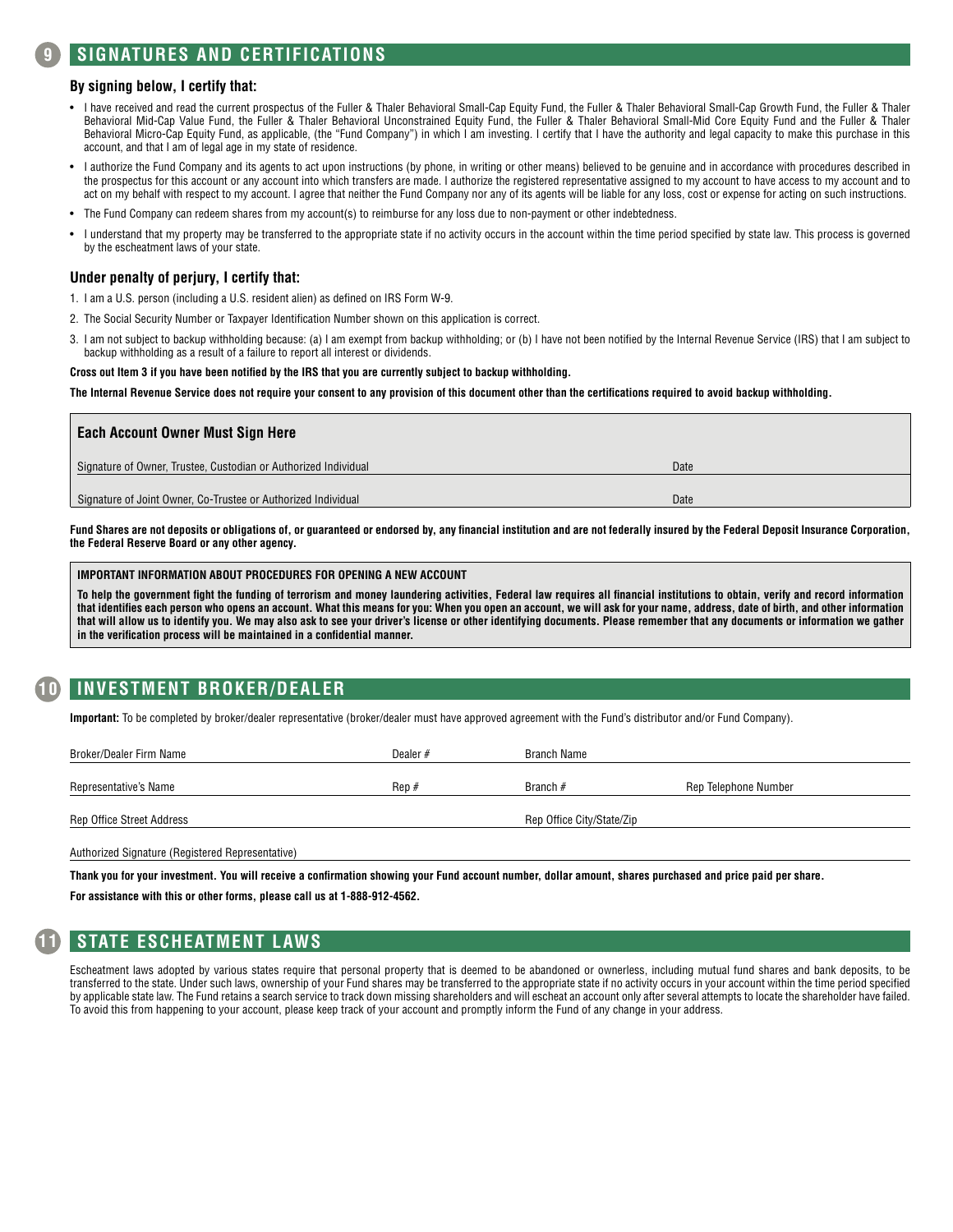### **I. GENERAL INSTRUCTIONS/DEFINITIONS**

In compliance with the Customer Due Diligence requirements issued by the Financial Crimes Enforcement Network (FinCEN), financial institutions must identify and verify the identity of the beneficial owners of all legal entity customers.

This form must be completed by the person opening a new account on behalf of a legal entity customer. For the purposes of this form, a legal entity includes a corporation, limited liability company, or other entity that is created by filing a public document with a Secretary of State or similar office, a general partnership, and any similar business entity formed in the United States or a foreign country. Legal entity does not include sole proprietorships, unincorporated associations, or natural persons opening account on their own behalf.

This form requires you provide the name, address, date of birth and Social Security number (or passport number or other similar information, in the case of non-U.S. Persons) for the following individuals (i.e., the beneficial owners):

- (i) Each individual, if any, who owns, directly or indirectly, 25 percent or more of the equity interests of the legal entity customer (e.g., each natural person that owns 25 percent or more of the shares of a corporation); *and*
- (ii)An individual with significant responsibility for managing the legal entity customer (e.g., a Chief Executive Officer, Chief Financial Officer, Chief Operating Officer, Managing Member, General Partner, President, Vice President, or Treasurer).

The number of individuals that satisfy this definition of "beneficial owner" may vary. Under section (i), depending on the factual circumstances, up to four individuals (but as few as zero) may need to be identified. *Regardless of the number of individuals identified in section (i), you must provide the identifying information of one individual under section (ii)*. It is possible that in some circumstances the same individual might be identified under both sections (e.g., the President of ACME, Inc. who also holds a 30 percent equity interest). Thus, a completed form will contain the identifying information of at least one individual (under section (ii)), and up to five individuals (i.e., one individual under section (ii) and four 25 percent equity holders under section (i)).

The financial institution may also ask to see a copy of a driver's license or other identifying document for each beneficial owner listed on this form.

#### **II. CERTIFICATION OF BENEFICIAL OWNER(S)**

**Persons opening an account on behalf of a legal entity must provide the following information:**

a. Name and Title of Natural Person Opening Account:

- b. Name, Type (select below), and Address of Legal Entity for Which the Account is Being Opened:
	- -
		-
		-
	- **q** Corporation **q** Limited Liability Company **q** Limited Partnership

q General Partnership q Business Trust q Other entity created by filing with a state office

c. The following information for each individual, if any, who, directly or indirectly, through any contract, arrangement, understanding, relationship or otherwise, owns 25 percent or more of the equity interests of the legal entity listed above:

| Name | Date of Birth | <b>Address (Residential or Business</b><br><b>Street Address)</b> | <b>For U.S. Persons:</b><br><b>Social Security Number</b> | For Non-U.S. Persons:<br>Social Security Number, Passport Number and Country<br>of Issuance, or other similar identification number |
|------|---------------|-------------------------------------------------------------------|-----------------------------------------------------------|-------------------------------------------------------------------------------------------------------------------------------------|
|      |               |                                                                   |                                                           |                                                                                                                                     |
|      |               |                                                                   |                                                           |                                                                                                                                     |
|      |               |                                                                   |                                                           |                                                                                                                                     |
|      |               |                                                                   |                                                           |                                                                                                                                     |
|      |               |                                                                   |                                                           |                                                                                                                                     |
|      |               |                                                                   |                                                           |                                                                                                                                     |

#### **(If no individual meets this definition, please write, "Not Applicable")**

d. The following information for one individual with significant responsibility for managing the legal entity listed above, such as:

• An executive officer or senior manager (e.g., Chief Executive Officer, Chief Financial Officer, Chief Operating Officer, Managing Member, General Partner, Vice President, Treasurer); or • Any other individual who regularly performs similar functions.

| Name | Date of Birth | <b>Address (Residential or Business</b><br><b>Street Address)</b> | <b>For U.S. Persons:</b><br><b>Social Security Number</b> | <i><b>For Non-U.S. Persons:</b></i><br>Social Security Number, Passport Number and Country<br>of Issuance, or other similar identification number |
|------|---------------|-------------------------------------------------------------------|-----------------------------------------------------------|---------------------------------------------------------------------------------------------------------------------------------------------------|
|      |               |                                                                   |                                                           |                                                                                                                                                   |

(name of natural person opening account), hereby certify, to the best of my knowledge, that the information provided above is complete

**and correct.**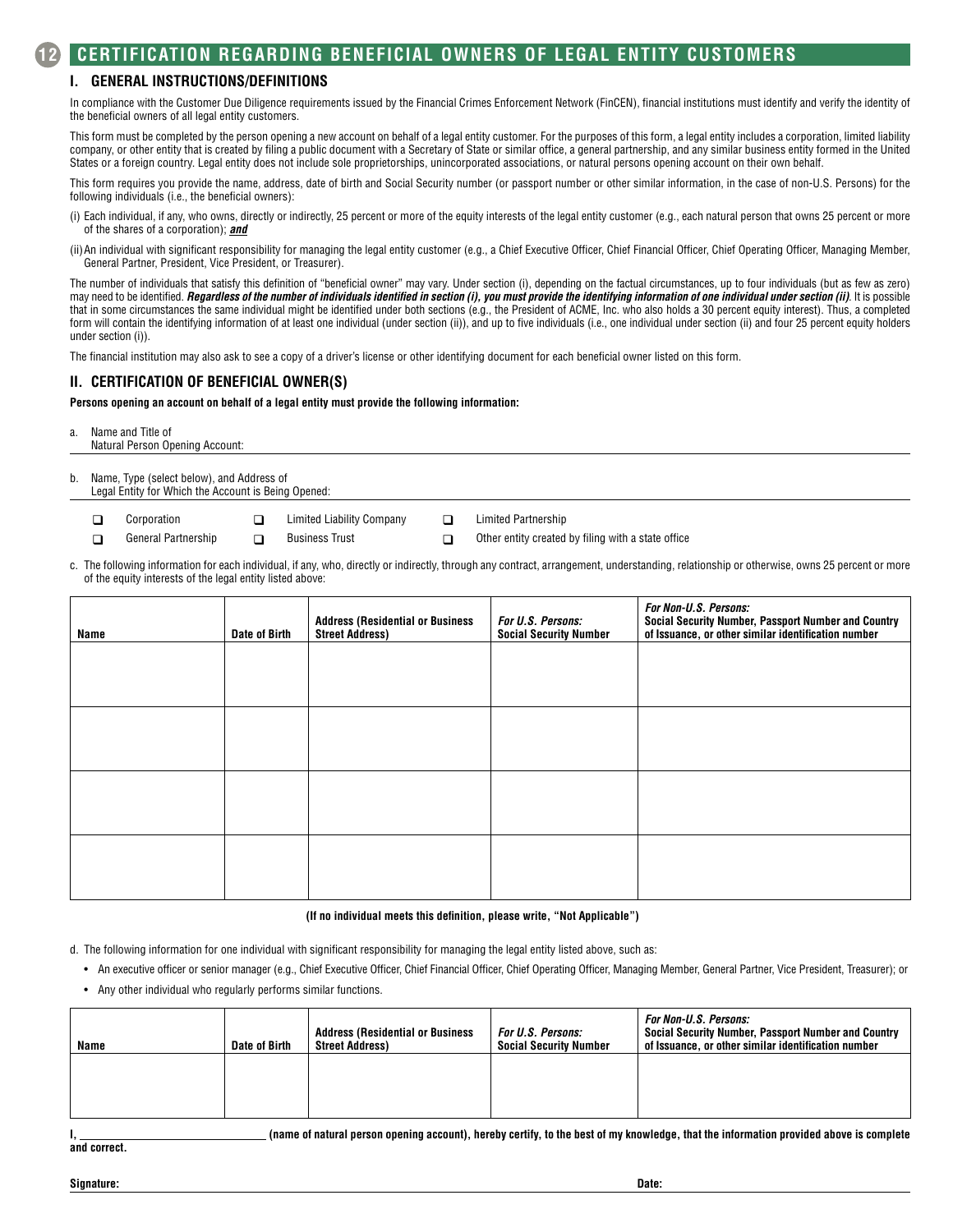| <b>FACTS</b>                                                                                            | WHAT DO THE FULLER & THALER FUNDS DO WITH YOUR<br><b>PERSONAL INFORMATION?</b>                                                                                                                                                                                                                                                                                            |            |
|---------------------------------------------------------------------------------------------------------|---------------------------------------------------------------------------------------------------------------------------------------------------------------------------------------------------------------------------------------------------------------------------------------------------------------------------------------------------------------------------|------------|
| Why?                                                                                                    | Financial companies choose how they share your personal information. Federal law gives<br>consumers the right to limit some but not all sharing. Federal law also requires us to tell you<br>how we collect, share, and protect your personal information. Please read this notice carefully to<br>understand what we do.                                                 |            |
| <b>What?</b>                                                                                            | The types of personal information we collect and share depend on the product or service you<br>have with us. This information can include:<br>Social Security number<br>account balances and account transactions<br>п<br>account transactions, transaction or loss history and purchase history<br>п<br>checking account information and wire transfer instructions<br>п |            |
|                                                                                                         | When you are no longer our customer, we continue to share your information as described in this<br>notice.                                                                                                                                                                                                                                                                |            |
| How?                                                                                                    | All financial companies need to share customers' personal information to run their everyday<br>business. In the section below, we list the reasons financial companies can share their<br>customers' personal information; the reasons the Fuller & Thaler Funds choose to share; and<br>whether you can limit this sharing.                                              |            |
| Reasons we can share your personal information<br>Do the Funds share?                                   |                                                                                                                                                                                                                                                                                                                                                                           |            |
| credit bureaus                                                                                          | For our everyday business purposes-<br>such as to process your transactions, maintain your account(s),<br>respond to court orders and legal investigations, or report to                                                                                                                                                                                                  | <b>Yes</b> |
| For our marketing purposes-<br>to offer our products and services to you                                |                                                                                                                                                                                                                                                                                                                                                                           | No         |
| For joint marketing with other financial companies                                                      |                                                                                                                                                                                                                                                                                                                                                                           | No         |
| For our affiliates' everyday business purposes-<br>information about your transactions and experiences  |                                                                                                                                                                                                                                                                                                                                                                           | <b>No</b>  |
| For our affiliates' everyday business purposes-<br><b>No</b><br>information about your creditworthiness |                                                                                                                                                                                                                                                                                                                                                                           |            |
| For nonaffiliates to market to you<br><b>No</b>                                                         |                                                                                                                                                                                                                                                                                                                                                                           |            |